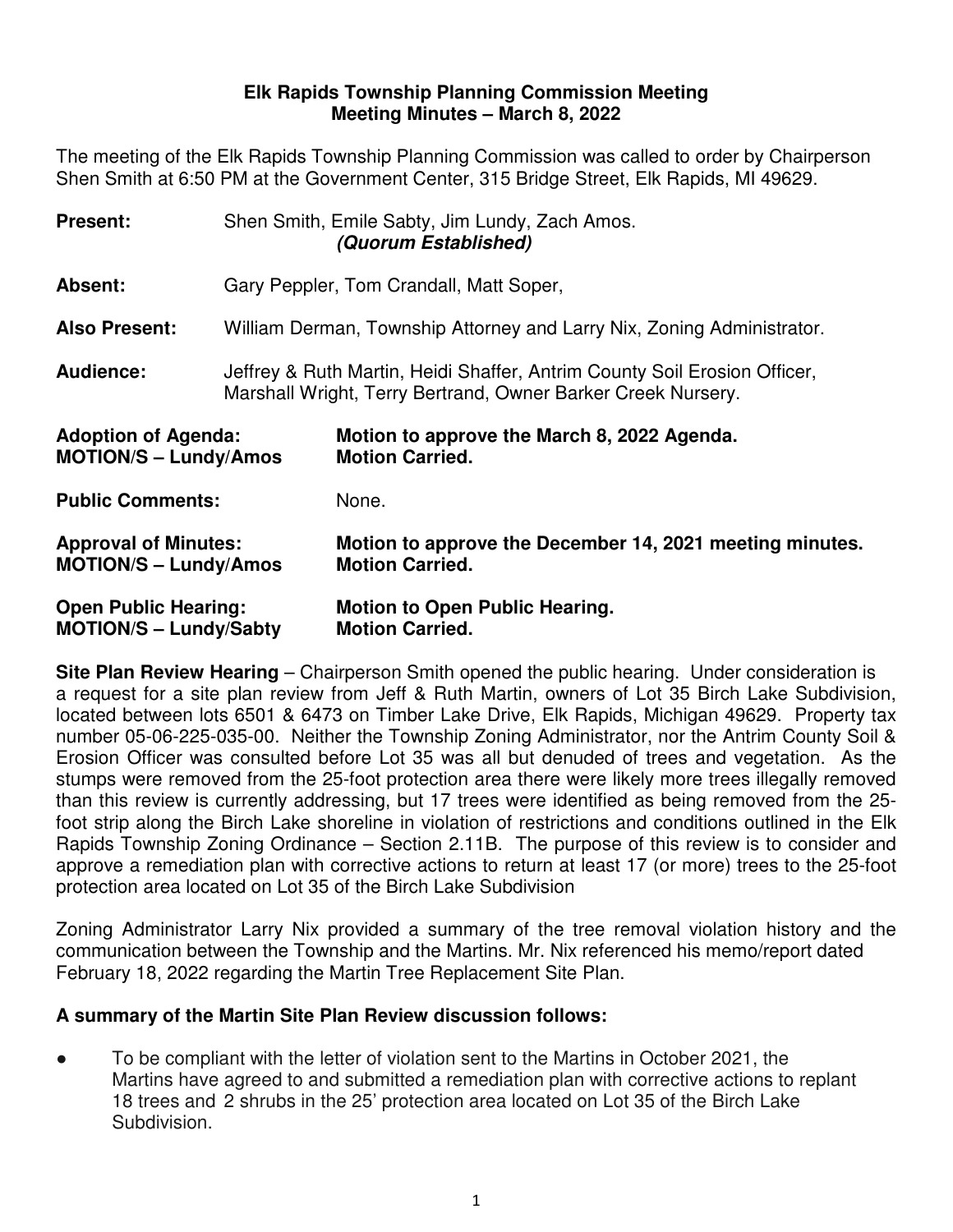- A copy of the site plan with quantity, tree types, and proposed plant materials was provided to and reviewed by the members of the Planning Commission.
- The 12 River Birch trees being planted by the Martins must have 3 stems.
- The consideration of a financial performance guarantee was discussed.
- The Martins want to obtain a zoning permit to begin construction of their new home, however, it was noted a zoning permit cannot be issued until the violation is resolved.
- The Board discussed a copy of a letter received from Jim Muth, President, Birch Lake Association dated February 22, 2022, asking the Martins to consider some changes to their landscaping plans.
- Terry Bertrand, Owner of Barker Creek Nursery addressed the Planning Commission with a detailed report on the Martin's landscape plan. Mr. Bertrand assured the Board all species of the trees and shrubs selected are native to the area and will not only enhance the shoreline, but are also good long-term choices that accomplishes what the Martins want to do as well as what is required by the Township.
- It was further noted that the selected plantings are natural and common and will blend in nicely along the shoreline.
- Heidi Shaffer, Antrim County Soil Erosion Officer has been in communication with the Martins and is pleased they are moving forward. She supports their landscape design as well as the replacement plantings selected for the shoreline buffer.

| <b>Close Public Hearing:</b>  | <b>Motion to Close Public Hearing.</b> |
|-------------------------------|----------------------------------------|
| <b>MOTION/S - Sabty/Lundy</b> | <b>Motion Carried.</b>                 |

# **Continued discussion on the Martin Site Plan Review: (Summarized)**

- Mr. Jim Lundy who lives directly across the lake from the Martin's property, agreed with the landscaping plan and thinks it will look good.
- Marshall Wright, Birch Lake resident commented that he believes the Martin's have adequately fulfilled the planting requirements set forth by the Birch Lake Association and is satisfied with the landscape choices the Martin's have made.
- Mr. Jeff Martin acknowledged the letter sent by Mr. Muth. The Martins feel they have addressed the concerns of the Birch Lake Association by seeking the direction and advice of landscaping professionals and utilizing only native species plantings.
- After reviewing the site plan and hearing input from the members and guests in attendance, the Commission agreed the Martins have addressed the importance planting native species along the Birch Lake shoreline.
- Terry Bertrand noted that he hopes to plant the trees and shrubs as soon as the frozen ground allows. He stated that he will keep in touch with the Martins, check the grounds, and will plan to stake the area and label the plantings so the Zoning Administrator and Heidi Shaffer can visualize the layout of the landscape design.
- Zoning Administrator Nix reported the Martins will be needing a zoning permit at some point in the near future. If the plantings are not completed, a permit cannot be issued without a financial guarantee.
- The Commission noted that if Barker Creek is able to move fast enough with the plantings, a financial guarantee may not be necessary.
- The Commission discussed timing of tree plantings as well as the Martins home construction plans. The Martins reported they have contracted with Jay Merchant Builders. Jay Merchant would like to start building the foundation as soon as frost laws allow. Terry Bertrand of Barker Creek would also like to plant trees as soon as possible.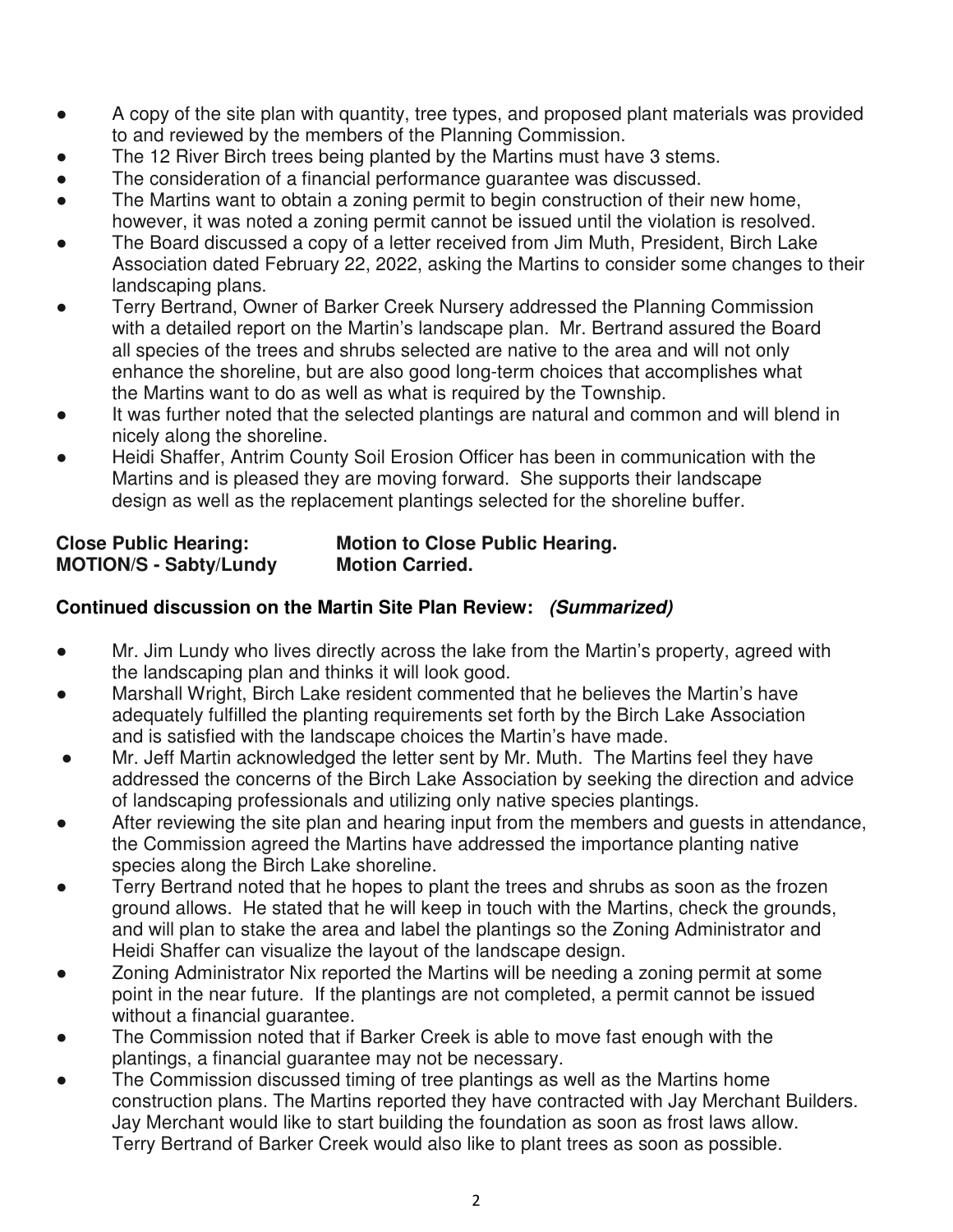## **Motion to Approve: MOTION/S – Sabty/Lundy**

**Move to approve the site plan review requested by Jeffery and Ruth Martin of Grand Rapids, Michigan, current owners of Lot 35, Birch Lake Subdivision, Tax ID #05-06-225- 035-00 who have submitted a site plan for review. Approval of the landscaping plan submitted to replace the trees removed from the 25' wide strip of natural lake shoreline traversing the property, as provided in Section 2.11 of the Elk Rapids Township Zoning Ordinance. The Township Zoning Administrator is to coordinate the projected details of the corrective action, and see that as the project proceeds a Performance Guarantee is posted per Zoning Ordinance Section 17.08.** 

# **Motion Unanimously Carried.**

Zoning Administrator Nix reported that he will work with the Martin's on the timing of the plantings as well as the zoning permit for the upcoming construction. Mr. Nix will also coordinate with Attorney Bill Derman on details and structure of a financial guarantee if/when needed.

# **Renate Daniels – Bass Lake Violation – Status Report**

● Heidi Shaffer and Larry Nix both reported that they both sent violation letters to Renate Daniels and have not heard anything back at this time. Ms. Shaffer also reported that the State has been notified of this violation, however, Keri Kent has not yet been able to address this issue; however Keri is aware and it is on her list. In conclusion, the Daniels application has been denied, Ms. Daniels has been cited, and violation letters have been sent. The State of MI, EGLE, Heidi Shaffer and Larry Nix are all working to resolve and will keep the Commission advised.

# **Tran Site Plan Review – Un-table from December 14, 2021**

# **Motion to Un-Table Tran Site Plan Review Motion/S - Lundy/Amos**

## **Motion Unanimously Carried.**

- Zoning Administrator Nix reported that he has been in contact with Mr. Tran. As per the Planning Commission's request at the December 14<sup>th</sup> meeting, Mr. Tran has signed an agreement dated February 11, 2022, to remove the cement patio located in the 25' protection zone. Once the patio is removed it must be replaced with vegetation coordinated with the Antrim County Soil Erosion Officer, Heidi Shaffer and include 6 trees with a minimum of 2" caliper size to be planted within the 25-foot protection zone. It is also noted the 4' wide walkway can be maintained between the remaining concrete adjacent to the house and the dock.
- The Board discussed in length whether or not the 4' wide cement walkway should also be removed and replaced with grass; and the use of something more pervious be used for the walkway. (i.e. bricks, pavers, blocks)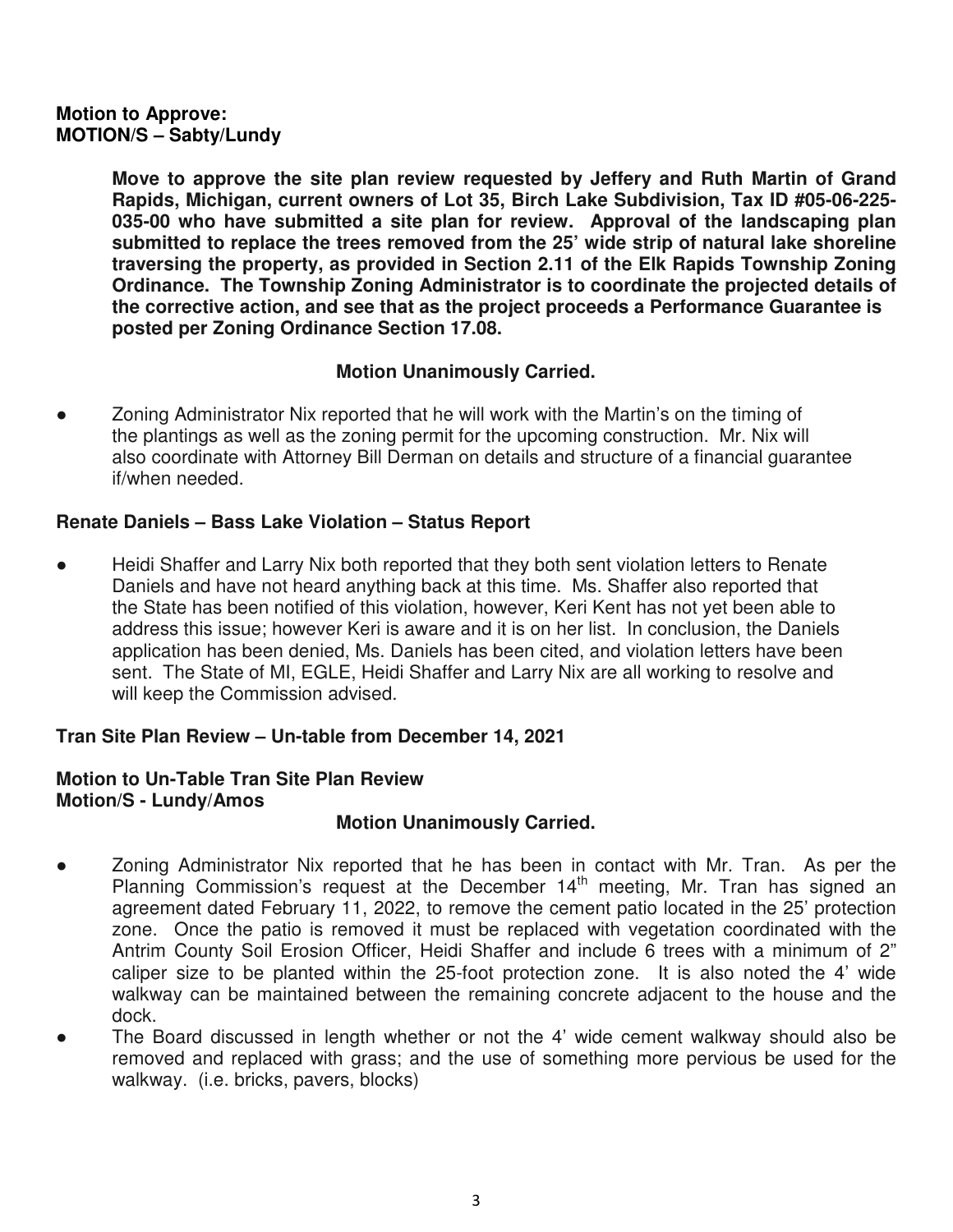## **Motion to Approve Revised Site Plan: Motion/S – Sabty/Lundy**

 **Move to approve the revised site plan review request by Tim Tran owner of Property at 14455 Birch Point Drive, Tax ID #05-06-375-012-00, as amended To meet the Elk Rapids Township Zoning requirements. Per Mr. Tran signed a resolution letter submitted on February 11, 2022 as resolution for the removal of the concrete patio from the 25-foot landward from the water edge, planting of six (6) trees between the lake and house, planting grass where the concrete is removed, and retaining of a 4-foot concrete walk way between the remaining concrete patio and the dock. The Township Zoning Administrator is to coordinate the projected details of the corrective action, and see that as the project proceeds, a Performance Guarantee is posted per Zoning Ordinance Section 17.08.** 

#### **Roll Call Vote: Lundy YES; Amos YES; Smith YES; Sabty YES. 4 VOTING YES. 0 VOTING NO.**  (Crandall, Soper and Peppler are absent)

# **Motion Unanimously Carried.**

# **Township Zoning Administrator Report – Larry Nix**

- **Puuri-Copus Violation Update:** This was a tree removal violation on Williams Drive. The property owner removed more than 30% of the trees on this wooded lot. After a number of discussions with the owner Mr. Puuri has signed an agreement to plant 15/16 replacement trees with a 2" caliper minimum by June 30, 2022.
- **Zoning Ordinance-Trees:** Mr. Nix reported that he is working with a subcommittee of the Planning Commission as well as Jim Muth, President, Birch Lake Association, and a representative from The Tip of The Mitt on what changes should be made to the Township Zoning Ordnance to add more details that will specifically addresses the protection of trees. Mr. Nix and this group are gathering resources and information on how other communities protect the cutting of trees and how their replacement and penalty system works.
- The Board agreed that more information needs to be communicated to the community regarding the zoning ordinance restrictions on tree cutting. It was suggested that a document with information on the zoning ordinance be part of the purchase agreement whenever a property is purchased or sold in the Township. It was also suggested that an affidavit be filed with the register of deeds and noted on the title insurance commitment.
- Zoning Administrator Nix reported another mechanism he is looking into is working with Karleen Helmrich, Township Assessor to obtain notification whenever a property ownership changes as a way to advise new property owners about the zoning ordinance.

# **Township Legal Staff Report - Bill Derman**

- Short Term Rentals Nothing new to report nothing pending at the State level.
- District Library Township has been sued by the Village regarding library ownership.
- Sheriff's Dept Report 807 calls in Elk Rapids last month.
- Farmland Preservation Nothing new to report.
- Sewer Special Assessment District is proceeding The project is out for bids and advertised in the local newspapers.